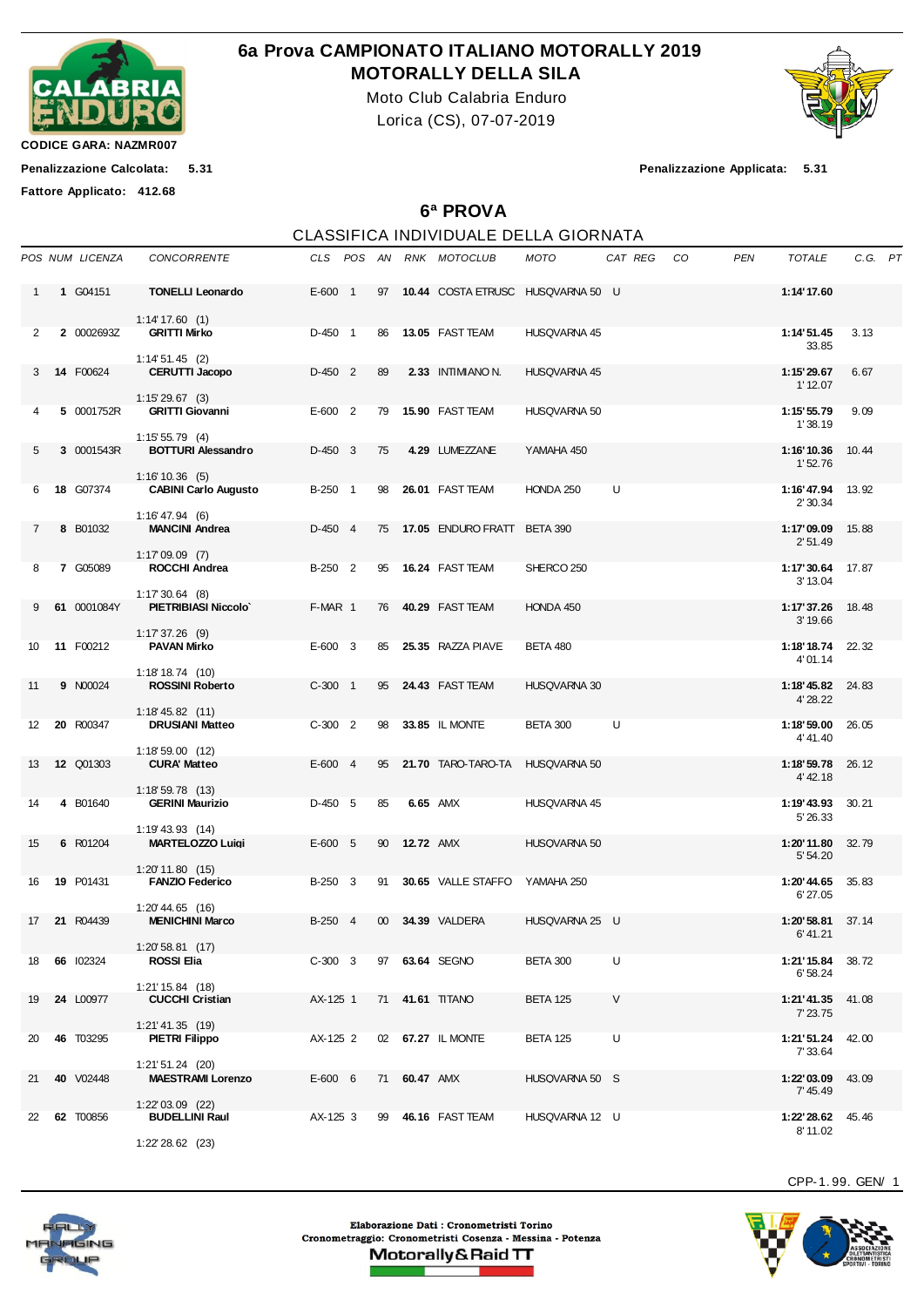|    | POS NUM LICENZA  | <b>CONCORRENTE</b>                                                   |              |    |                  | CLS POS AN RNK MOTOCLUB         | MOTO                | CAT REG | CO | <b>PEN</b> | <b>TOTALE</b>                  | C.G. PT |  |
|----|------------------|----------------------------------------------------------------------|--------------|----|------------------|---------------------------------|---------------------|---------|----|------------|--------------------------------|---------|--|
| 23 | 47 N01380        | <b>MAGNINI Bernardo</b><br>$1:22'$ 47.62 $(24)$                      | F-MAR 2      | 66 |                  | 67.82 MC A.M. COLL              | HONDA 450           | $\vee$  |    |            | 1:22'47.62 47.22<br>8'30.02    |         |  |
| 24 | 16 C00115        | <b>COMINOTTO Vanni</b><br>1:23' 11.49 (25)                           | $C-300$ 4    | 86 |                  | 25.01 LA MARCA TRE HUSQVARNA 30 |                     |         |    |            | 1:23'11.49<br>8'53.89          | 49.43   |  |
| 25 | 32 U02451        | <b>CANTORI Gilberto</b>                                              | F-MAR 3      | 64 |                  | 47.57 ACERBOLI                  | <b>KTM 125</b>      | UV      |    |            | 1:23' 40.29<br>9'22.69         | 52.09   |  |
| 26 | 10 R02514        | 1:23' 40.29 (26)<br><b>TULLIO Filippo</b>                            | B-250 5      | 93 |                  | 24.68 LA MARCA TRE              | <b>HUSQVARNA 25</b> |         |    | 2'00.00    | 1:23' 55.86<br>9'38.26         | 53.53   |  |
| 27 | 15 H04041        | $1:21'55.86$ (21)<br><b>IOB Marco</b>                                | $C-300$ 5    | 88 | <b>24.24 AMX</b> |                                 | <b>KTM 250</b>      |         |    |            | 1:24'00.60<br>9' 43.00         | 53.97   |  |
| 28 | 25 E01531        | $1:24'00.60$ (27)<br>DEL CONTE Jacopo                                | $C-300$ 6    | 90 |                  | 42.60 RAZZA PIAVE               | <b>BETA 300</b>     |         |    |            | 1:24'19.18<br>10'01.58         | 55.69   |  |
| 29 | 22 G00439        | $1:24'$ 19.18 (28)<br><b>AGAZZI Simone</b>                           | F-MAR 4      | 76 |                  | 34.68 FAST TEAM                 | HONDA 450           |         |    |            | 1:24'20.75<br>10'03.15         | 55.84   |  |
| 30 | 63 0001453R      | 1:24' 20.75 (29)<br><b>CALESINI Sandro</b>                           | $D-4506$     | 71 | <b>50.86 AMX</b> |                                 | KTM 350             | $\vee$  |    |            | 1:24'23.60<br>10'06.00         | 56.10   |  |
| 31 | 64 R03580        | $1:24'$ 23.60 $(30)$<br><b>RIVA Mattia</b>                           | B-250 6      | 80 |                  | 52.82 FAST TEAM                 | <b>KTM 250</b>      |         |    |            | 1:24'37.88<br>10'20.28         | 57.42   |  |
| 32 | 43 S01637        | $1:24'37.88$ (31)<br><b>POLI Carlo</b>                               | E-600 7      | 75 |                  | 63.66 PEGASO                    | <b>KTM500</b>       |         |    |            | 1:24' 51.38<br>10'33.78        | 58.67   |  |
| 33 | 57 V01592        | $1:24' 51.38$ (32)<br><b>FRASSINI Stefano</b>                        | D-450 7      | 63 |                  | <b>S. R.</b> ISOLA D'ELBA       | HUSQVARNA 45 UV     |         |    |            | 1:25'07.41<br>10'49.81         | 60.16   |  |
| 34 | 67 0001616H      | 1:25'07.41(33)<br><b>COMINARDI Davide</b>                            | $D-450$ 8    | 69 |                  | 67.18 GARDONE V.T.              | HUSQVARNA 35 V      |         |    |            | 1:25' 14.89<br>10' 57.29       | 60.85   |  |
| 35 | 65 T02571        | $1:25'$ 14.89 (34)<br><b>DE ANGELIS Federico</b>                     | $D-450$ 9    | 77 |                  | 63.49 INOSSIDABILI              | <b>KTM 450</b>      |         |    |            | 1:25'39.43<br>11'21.83         | 63.12   |  |
| 36 | 35 T00072        | $1:25'39.43$ (35)<br><b>CAPARRINI Federico</b>                       | $C-300$ 7    | 73 |                  | 54.34 PELLICORSE                | GAS GAS 300         | V       |    |            | 1:25' 41.42<br>11'23.82        | 63.31   |  |
| 37 | 30 0001444W      | $1:25' 41.42$ (36)<br><b>CIOTTI Filippo</b>                          | $C-300$ 8    | 80 |                  | 47.01 FAST TEAM                 | SHERCO 300          |         |    |            | 1:26'23.72<br>12'06.12         | 67.22   |  |
| 38 | <b>72 L02886</b> | $1:26'$ 23.72 $(37)$<br><b>PEDEMONTE Angelo</b><br>$1:27'02.10$ (39) | B-250 7      |    |                  | 61 111.63 FAST TEAM             | SHERCO 250          | UV      |    |            | 1:27'02.10<br>12' 44.50        | 70.78   |  |
| 39 | 60 0002891Z      | <b>COSENTINO Andrea</b><br>1:27'16.10(40)                            | AX-125 4     |    | 71 23.34 DG      |                                 | <b>KTM 125</b>      | V       |    |            | 1:27' 16.10 72.07<br>12' 58.50 |         |  |
| 40 | 23 G09032        | <b>PONTIGGIA Filippo</b><br>1:27'28.29(41)                           | B-250 8      |    |                  | 78 34.68 FAST TEAM              | KTM 250             |         |    |            | 1:27'28.29 73.20<br>13' 10.69  |         |  |
| 41 | 69 M02248        | <b>CROCIANI Gianluca</b><br>1:27' 44.87(42)                          | AX-125 5     |    |                  | 71 80.72 FAST TEAM              | SHERCO 125          |         |    |            | 1:27' 44.87<br>13' 27.27       | 74.74   |  |
| 42 | 27 T01045        | <b>CAPPELLUZZO Marco</b><br>1:26' 25.97 (38)                         | D-450 10     |    |                  | 95 44.45 FAST TEAM              | SHERCO 300          |         |    | 2'00.00    | 1:28'25.97<br>14'08.37         | 78.54   |  |
| 43 | 48 T01682        | <b>DE NARDIS Giuseppe</b><br>1:29'39.97(44)                          | $E-600$ 8    |    |                  | 76 75.96 SAHARA PROJE BETA 500  |                     |         |    |            | 1:29'39.97<br>15' 22.37        | 85.39   |  |
| 44 | 29 B00266        | <b>VALENTINI Pierluigi</b><br>1:29 51.76 (46)                        | G-1000 1     |    |                  | 67 45.72 PEGASO                 | <b>KTM790</b>       |         |    |            | 1:29'51.76 86.48<br>15' 34.16  |         |  |
| 45 | <b>55</b> V03758 | <b>ORLANDO Giuseppe</b><br>$1:29'57.93$ (47)                         | $C-300$ 9    |    |                  | 86 163.33 CALABRIA END          | <b>KTM300</b>       | S       |    |            | 1:29' 57.93<br>15' 40.33       | 87.05   |  |
| 46 | 502 R04104       | <b>AMBROSI Marco</b><br>1:30'20.98 (48)                              | <b>SPORT</b> |    |                  | 63 119.84 RAZZA PIAVE           | <b>BETA 390</b>     |         |    |            | 1:30'20.98<br>16'03.38         | 89.19   |  |
| 47 | 83 T03490        | <b>RAFFONE Fabio</b><br>1:30'31.25(49)                               | B-250 9      | 79 |                  | S.R TIGER                       | HONDA 250           | S       |    |            | 1:30'31.25<br>16' 13.65        | 90.14   |  |
| 48 | <b>71 U00324</b> | <b>LUONGO Gianluca</b><br>$1:30'50.36$ (50)                          | $C-300$ 10   |    |                  | 72 92.66 CAEREVETUS             | BETAMOTOR 30 V      |         |    |            | 1:30'50.36<br>16' 32.76        | 91.91   |  |
| 49 | 509 V02762       | <b>GUERZONI Leonardo</b><br>$1:28' 54.76$ (43)                       | <b>SPORT</b> |    |                  | 91 <b>141.75 DELLA FUTA</b>     | KTM 500             | S       |    | 2'00.00    | 1:30'54.76<br>16' 37.16        | 92.32   |  |
| 50 | 33 0003211C      | <b>MIOTTO Mirco</b><br>1:30'55.20(51)                                | $E-600$ 9    |    |                  | 64 48.71 RAZZA PIAVE            | <b>BETA 480</b>     | UV      |    |            | 1:30'55.20<br>16' 37.60        | 92.36   |  |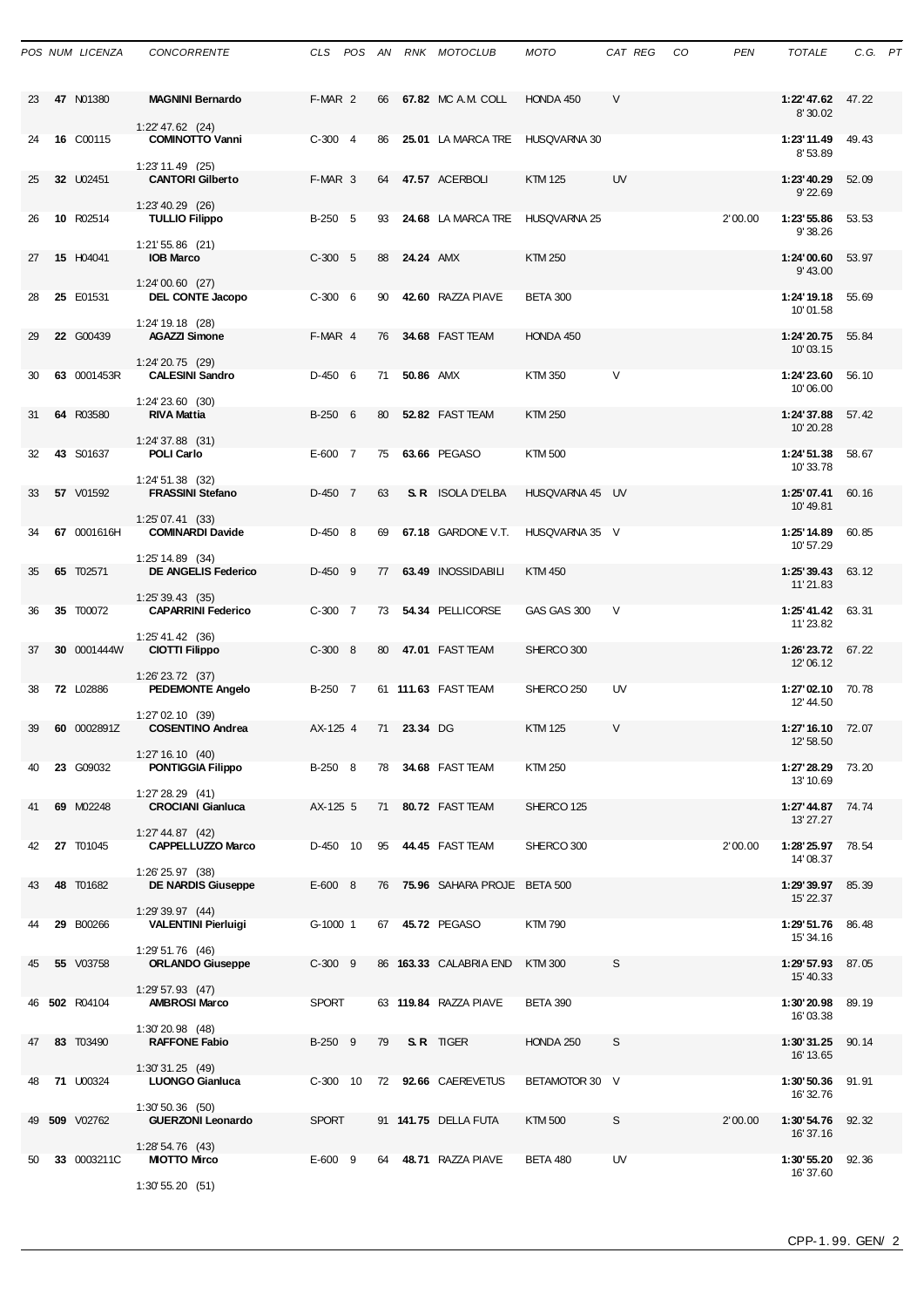|    | POS NUM LICENZA  | <b>CONCORRENTE</b>                                 |              |    |                 | CLS POS AN RNK MOTOCLUB                 | <b>MOTO</b>         | CAT REG   | CO | <b>PEN</b> | <b>TOTALE</b>                   | C.G. PT |  |
|----|------------------|----------------------------------------------------|--------------|----|-----------------|-----------------------------------------|---------------------|-----------|----|------------|---------------------------------|---------|--|
| 51 | 38 P02467        | <b>CAPELLI Stefano</b><br>$1:31'03.63$ (52)        | D-450 11     | 63 |                 | 56.00 ELITRANS                          | <b>KTM 450</b>      | UV        |    |            | 1:31'03.63<br>16' 46.03         | 93.14   |  |
| 52 | 82 Q04740        | <b>QUINTO Nicola</b>                               | $C-300$ 11   | 78 |                 | 56.52 TEAM CUBO                         | <b>BETA 250</b>     |           |    |            | 1:31'09.34<br>16' 51.74         | 93.67   |  |
| 53 | 68 H04063        | 1:31'09.34(53)<br><b>GANDINI Marco</b>             | G-1000 2     |    | 67 77.45 AMX    |                                         | <b>KTM 950</b>      | V         |    |            | 1:32' 13.35<br>17' 55.75        | 99.59   |  |
| 54 | 42 P00829        | $1:32'$ 13.35 (56)<br><b>MENICHINI Luca</b>        | D-450 12     | 65 |                 | 61.68 VALDERA                           | <b>BETA 390</b>     | V         |    |            | 1:33'11.46 104.97<br>18' 53.86  |         |  |
| 55 | 36 V00824        | $1:33'$ 11.46 (57)<br><b>DELMASTRO Marco</b>       | B-250 10     | 88 | 55.61 AMX       |                                         | <b>HUSQVARNA 25</b> |           |    |            | 1:33' 16.33 105.42<br>18' 58.73 |         |  |
| 56 | 56 S04253        | 1:33' 16.33 (58)<br><b>TATTARINI Mirko</b>         | D-450 13     |    |                 | 69 267.73 SANTA FIORA                   | <b>BETAMOTOR 43</b> |           |    |            | 1:33'24.97 106.22<br>19'07.37   |         |  |
| 57 | 37 N01461        | 1:33'24.97 (59)<br><b>BELLI Amedeo</b>             | D-450 14     | 65 |                 | 55.62 REGOLARITA`                       | SHERCO 450          | $\vee$    |    |            | 1:34'29.91 112.23<br>20' 12.31  |         |  |
|    | 58 507 R03641    | 1:34'29.91(60)<br><b>DEGAN Marco</b>               | <b>SPORT</b> |    |                 | 84 109.56 DELLA FUTA                    | <b>BETA 390</b>     |           |    | 5'00.00    | 1:34'45.58 113.69<br>20'27.98   |         |  |
| 59 | 54 P05874        | $1:29'$ 45.58 $(45)$<br>POZZO Giuseppe             | F-MAR 5      |    |                 | 65 121.80 LA MARCA TRE                  | HUSQVARNA 69        |           |    |            | 1:35' 11.17 116.05<br>20' 53.57 |         |  |
| 60 | <b>76 Q02357</b> | $1:35'$ 11.17 (61)<br><b>SAVINI Mirco</b>          | $C-300$ 12   |    |                 | 73 225.30 SAHARA PROJE KTM 300          |                     |           |    |            | 1:36'09.39 121.44<br>21'51.79   |         |  |
|    | 61 510 T02636    | 1:36'09.39 (63)<br><b>CONSOLATI Enrico</b>         | <b>SPORT</b> |    |                 | 84 163.97 VALDISIEVE                    | <b>BETA 480</b>     |           |    | 5'00.00    | 1:36' 12.46 121.73<br>21'54.86  |         |  |
| 62 | 80 V02011        | $1:31'$ 12.46 (54)<br><b>FEDELE</b> Igor           | B-250 11     | 71 |                 | S.R. TIGER                              | <b>KTM 250</b>      | S         |    | 5'00.00    | 1:36'27.69 123.14<br>22' 10.09  |         |  |
| 63 | 26 B00646        | $1:31'27.69$ (55)<br><b>MICHELOTTI Paolo</b>       | D-450 15     | 60 |                 | 43.63 TITANO                            | <b>KTM 450</b>      | UV        |    |            | 1:36'28.41 123.21<br>22' 10.81  |         |  |
| 64 | 28 0004276W      | 1:36'28.41(64)<br><b>VITALI Riccardo</b>           | D-450 16     | 59 |                 | 44.62 T. BENELLI -                      | HUSQVARNA 45 UV     |           |    |            | 1:36'37.96 124.09<br>22' 20.36  |         |  |
| 65 | 51 H00649        | 1:36' 37.96 (65)<br><b>BONATO Roberto</b>          | B-250 12     | 60 |                 | 93.94 ISOLA D'ELBA                      | <b>KTM 250</b>      | <b>UV</b> |    |            | 1:36'41.35 124.40<br>22' 23.75  |         |  |
| 66 | 44 G08116        | 1:36' 41.35 (66)<br><b>CABINI Raffaella Fiamma</b> | AF-FEM 1     |    |                 | 96 64.60 FAST TEAM                      | BETA 125            | U         |    |            | 1:37' 14.52 127.47<br>22' 56.92 |         |  |
| 67 | 39 103643        | 1:37'14.52(67)<br>DI VINCENZO Fabrizio             |              |    |                 | E-600 10 63 56.27 SAHARA PROJE BETA 500 |                     | <b>UV</b> |    |            | 1:37'20.87 128.06<br>23' 03.27  |         |  |
|    | 68 515 U01858    | 1:37'20.87(68)<br><b>GOLIA Raffaele</b>            | C-300 13 81  |    | S.R             |                                         | <b>BETA 250</b>     | S         |    | 2'00.00    | 1:37'28.63 128.78<br>23' 11.03  |         |  |
|    | 69 503 V02004    | 1:35'28.63(62)<br><b>MARCHESE Fabrizio</b>         | <b>SPORT</b> |    |                 | 85 145.15 REGOLARITA`                   | SHERCO 300          | S         |    |            | 1:39'14.50 138.58<br>24' 56.90  |         |  |
|    | 70 504 M01437    | 1:39'14.50 (69)<br><b>SANDRI Stefano</b>           | <b>SPORT</b> |    |                 | 65 183.31 ALPIMOTO CLU                  | KTM 450             |           |    |            | 1:41'23.95 150.57               |         |  |
| 71 | <b>78 R02125</b> | 1:41'23.95 (72)<br><b>FERZACCA Camilla</b>         | AF-FEM 2     |    |                 | 97 277.93 LO SHERPA                     | <b>KTM 125</b>      | S         |    |            | 27' 06.35<br>1:41'31.97 151.31  |         |  |
| 72 | 31 F00690        | 1:41'31.97 (73)<br><b>SALUCCI Domenico</b>         | C-300 14     |    |                 | 60 47.02 ACERBOLI                       | KTM 300             | UV        |    | 2'00.00    | 27' 14.37<br>1:41'40.71 152.12  |         |  |
| 73 | 34 G08076        | $1:39'$ 40.71 $(70)$<br><b>CATANESE Francesco</b>  | G-1000 3     |    |                 | 70 53.69 OLD FARM RAC KTM 950           |                     |           |    |            | 27' 23.11<br>1:41'51.94 153.16  |         |  |
|    | 74 501 U03692    | $1:41'51.94$ (75)<br><b>BOSIO Stefano</b>          | <b>SPORT</b> |    | 69 104.35 RS 77 |                                         | HUSQVARNA 30        |           |    |            | 27' 34.34<br>1:42'33.57 157.01  |         |  |
| 75 | 45 N02876        | 1:42' 33.57 (76)<br><b>COLMAGRO Renato Paolo</b>   | AX-125 6     |    |                 | 63 66.29 RAZZA PIAVE                    | <b>BETA 125</b>     | UV        |    |            | 28' 15.97<br>1:43'15.61 160.90  |         |  |
| 76 | <b>52 U00433</b> | $1:43'$ 15.61 $(77)$<br><b>SALIVA Valerio</b>      | G-1000 4     |    |                 | 63 97.47 CAEREVETUS                     | HONDA 1000          | UV        |    |            | 28' 58.01<br>1:45' 14.25 171.89 |         |  |
| 77 | 50 P02466        | 1:45' 14.25 (79)<br><b>GOLZI Enrico</b>            |              |    |                 | B-250 13 51 91.34 ELITRANS              | YAMAHA 250          | UV        |    |            | 30' 56.65<br>1:45' 42.47 174.50 |         |  |
| 78 | 53 V03628        | $1:45'$ 42.47 (80)<br><b>SCATOZZA Pierluigi</b>    |              |    |                 | D-450 17 65 99.04 SAHARA PROJE KTM 400  |                     |           |    |            | 31'24.87<br>1:46'22.16 178.17   |         |  |
|    |                  | 1:46' 22.16 (81)                                   |              |    |                 |                                         |                     |           |    |            | 32'04.56                        |         |  |